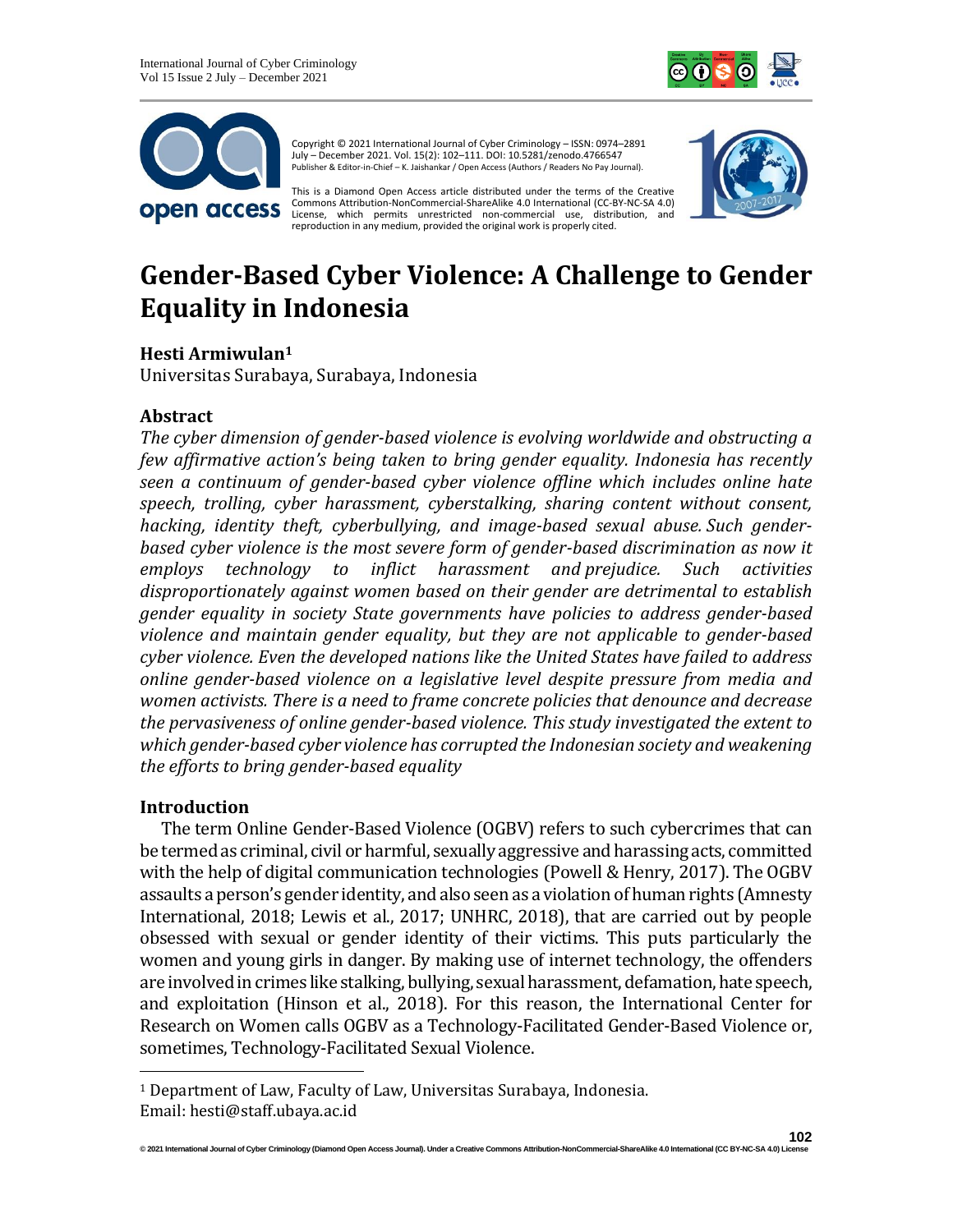Even the developed nations like the United States have failed to address online gender-based violence on the legislative level despite pressure from media and women activists. In Indonesia, the National Commission on Violence Against Women's *(Komnas Perempuan),* in their 2020 Annual Report, revealed that there is an increase of 300% in OGBV cases compared to the previous year (Perempuan, 2020). Even during the pandemic, an increase of 400% cases of OGBV were recorded as compared to 2019 (Ratnasari et al., 2021). The SAFEnet (Southeast Asia Freedom of Expression Network) is a civil society organization that fights for digital rights in Southeast Asia and launches protests against OGBV. Such reports are detrimental to the Indonesian attempts to bring gender equality and giving broadband access to females to ICT applications. It is envisaged that ICT can transform the lives of millions of women in terms of their health, education, financial status and community participation. The access to ICT will also prevent violence against women and make internet a safe place for women. Last, but not least, ICT and the access to Internet will also open new avenues of gender equality.

The current study aimed at addressing the critical issue of gender equality amidst challenges of online gender violence that has corrupted the Indonesian society and weakened the efforts to bring gender-based equality. Among all gender-based crimes, recently the cyber violence is the most severe form of gender-based discrimination as it employs the uncontrollable and infinite power of technology to harass women and young girls. This study also attempted to examine the extent to which the government policies have succeeded in addressing the gender-based violence in order to achieve gender equality. The study strongly recommended the need to frame concrete policies to prevent online gender-based violence and participation of social media platform to raise awareness campaign for building an environment of gender equality, and respect for another gender.

#### **Problem's statement**

Cyber Violence Against Women and Girls (Cyber-VAWG) has emerged as a global issue affecting adversely the society as well as a nation's economy. Women globally are subjected to different forms of online violence, especially women of specific religions, ethnic or racial groups, sexual orientation, economic status, and with disabilities. Women aged 18 to 24 are at a heightened risk of being exposed to every kind of Cyber-VAGW. Amnesty International (2018) reports that approximately onefourth of the 4,000 women surveyed in the European nations including the most developed ones like United States, United Kingdom, Spain, and Italy have experienced online abuse or cyber harassment at least once. In the EU nations, 18 per cent of women have experienced a form of serious Internet violence since the age of 15, which corresponds to about 9 million women .44

VAWG is in the form of intimidating and sexually explicit text messages, threats of violence, emails, images, and videos. The sender platforms are majorly online dating and social media platforms, or form chat rooms and instant messaging services. Women and girls of all age groups are more likely to experience this form of harassment than men and boys (Davis & Schmidt, 2016; Moriarty & Freiberger, 2008; Reyns et al., 2011). Cyberbullying does not seem to be a gender-based cybercrime since the research on the role of gender in cyberbullying got mixed results. A few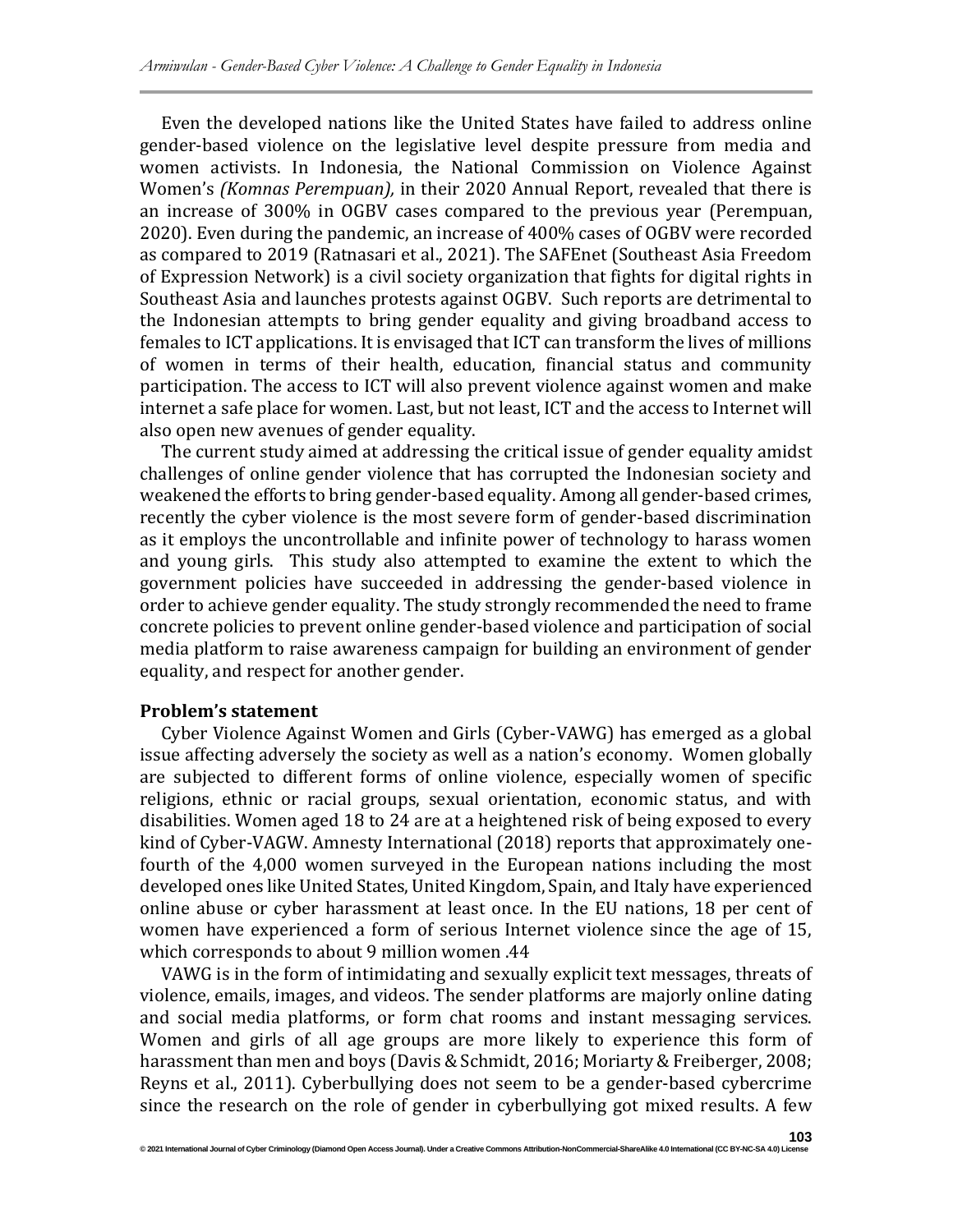

studies found gender as a statistically significant predictor of cyberbullying (Beran & Li, 2005; Kowalski & Limber, 2007; Navarro & Jasinski, 2012, 2013; Patchin & Hinduja, 2006) while others did not (Calvete et al., 2010; Fanti et al., 2012; Livingstone et al., 2016; Rivers & Noret, 2010; Slonje et al., 2013; Peter K. Smith, 2012; Peter K Smith et al., 2006).

Technology-Facilitated Gender-Based Violence (TFGBV) has globally impacted women's productivity and the ability to perform everyday tasks. When faced such a situation, women prefer to withdraw and self-censor, as a result of which they lose contacts and employment opportunities (Amnesty International, 2018). Besides, they also suffer economic losses and as survivors often need to bear high costs for legal fees, health care, relocation or having their information or images removed online (Dunn, 2020). A few of them even have loss to home and property and their social relations (OHCHR, 2018). With the rise of new technology and social media platforms, gender-based cyber violence is growing at a constantly increasing speed, with significant impacts on the safety of women and girls. Online harassment, stalking, and other threats have only been exacerbated by the online shift during the pandemic, and the action taken so far has been inadequate.

This study used a qualitative approach to examine the legal-juridical data available in books, legal documents, Acts and Archives. The data was collected through observations, survey methods and literature review. There is a dearth of studies on gender-based cyberbullying in the context of Indonesia where VAGW has not only corrupted the Indonesian society but also weakened the government's efforts to bring gender-based equality. Hence, with the view to fill this research gap, the current study aimed at examining the extent to which gender-based cyber violence has penetrated into the Indonesian society and what laws and policies have been framed to curb the pervasiveness of online gender-based violence.

The paper is organized as follows: The first part dealt with the background information about the current state of gender inequality and the role of cyber bullying in accelerating this issue. This section also included a problem statement that highlighted the magnitude of the problem. This section is followed by a literature review which presents previous studies and efforts made to establish gender equality and the role played by the laws to prevent and curb cyber bullying that is contributing to widening the gender inequality. The next section discusses significant findings of the study highlighting the current state of gender equality in Indonesia and what role the government has played towards this cause. This section is followed by a discussion and analysis ending with a conclusion that provides some recommendations.

## **Literature review**

• *Online gender-based cyberbullying*

Online gender-based cyberbullying includes undesirable sexual remarks, posting of sexual media without consent, impersonation, hacking, spamming, tracking and surveillance, malicious threats, and harassment through gender-based discriminatory photos and posts. There are various forms of cyber violence against women and girls, including, but not limited to, cyberstalking, non-consensual pornography (or "revenge porn"), gender-based slurs, hate speech and harassment, "slut-shaming", unsolicited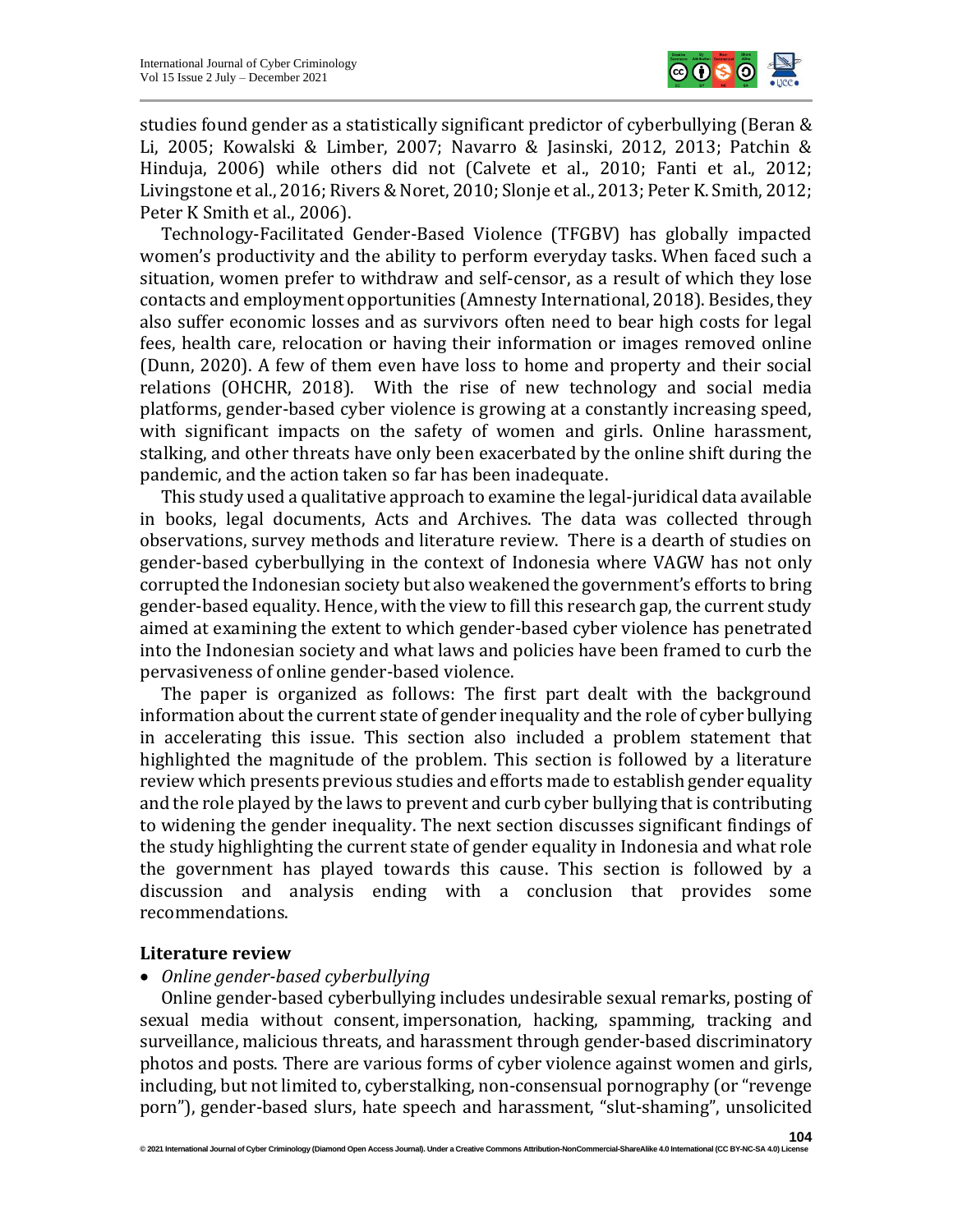pornography, "sextortion", rape threats and death threats, and electronically facilitated trafficking. In Ghana, women suffer from online abuse through sexually explicit images and videos and offensive comments (Abissath, 2018). There are several studies reporting cases of gender-based harassment from across the globe (Li, 2006, 2007; Powell & Henry, 2017). Women's rights activists and feminist organizations have also been subjected to cyber harassment and cyberstalking for example, in Colombia, incidents of online sexual violence and stalking against women activities were reported (Lyons & Blanchard, 2016). Even being a female public figure invites online sexual harassment and misogynistic comments as reported by UK Labor MP, Jess Phillips, who received over 600 rape threats in one night and derogatory comments on her online accounts (Rawlinson, 2018).

The vulnerable groups include not only women and young girls, but asexual, bisexual, gay, intersex, trans, intersex, queer, and lesbian. Powell and Henry (2017) call Online gender-based cyberbullying as a "technology-facilitated sexual violence" which employs information and communication technology (ICT) measures "to facilitate or extend sexual and gender-based harm to victims," including "technology enabled sexual assault;… image-based sexual abuse; … cyberstalking and criminal harassment;…online sexual harassment; and… gender-based harassment and hate speech" (Henry & Powell, 2014; Powell & Henry, 2017; Powell et al., 2018). Cinco (1999), of the Association for Progressive Communications (APC), asserts that "violence against women is mutating because of technology", and remarks that "the Internet has opened up private lives into new avenues of potential violence".

The threat of VAWG has increased with the increase in the usage of the new digital technologies, which has given tool to cause harm to women and girls. The easy access to the Internet and social networks made it further easier for cybercriminals to contact and harass women without obstructions. It has become even much easier for perpetrators to search online and locate women and girls. Navarro and Jasinski (2013) show their concern by observing that women do not feel safe having "same geographic and spatial boundaries" as men have. With the increase in the ICT devices like GPS, it is now easier to locate and communicate with people globally, resulting in the erosion of women's safety. Indonesian women are subjected to what is called image-based sexual abuse (IBSA) or 'revenge porn', a new kind of cyber harassment (Henry et al., 2019) evolved to cause "distress and humiliation" to victims. Powell and Henry (2017) observed that behind 'revenge porn', there is the perpetrator's motivation to obtain monetary benefits or boost social status, which is detrimental to gender equality.

#### • *Issue of gender equality*

**© 2021 International Journal of Cyber Criminology (Diamond Open Access Journal). Under a Creative Commons Attribution-NonCommercial-ShareAlike 4.0 International (CC BY-NC-SA 4.0) License**

The Sustainable Development Goals (SDGs) has marked gender equality as one of its priorities and a goal for global development of women. This includes giving women access to technology for their empowerment and open their road to progress. In order to realize this goal, it is necessary that all stakeholders take actions to ensure a safer and secure Internet without any discrimination of gender, race or culture. In the past also, there were similar efforts made through social media platforms to trigger feminist social movements and advocate gender equality. These efforts addressed social problems resulting from sexual assaults and traumatization and tried to act as effective tools for communication and coordinating to solve such issues.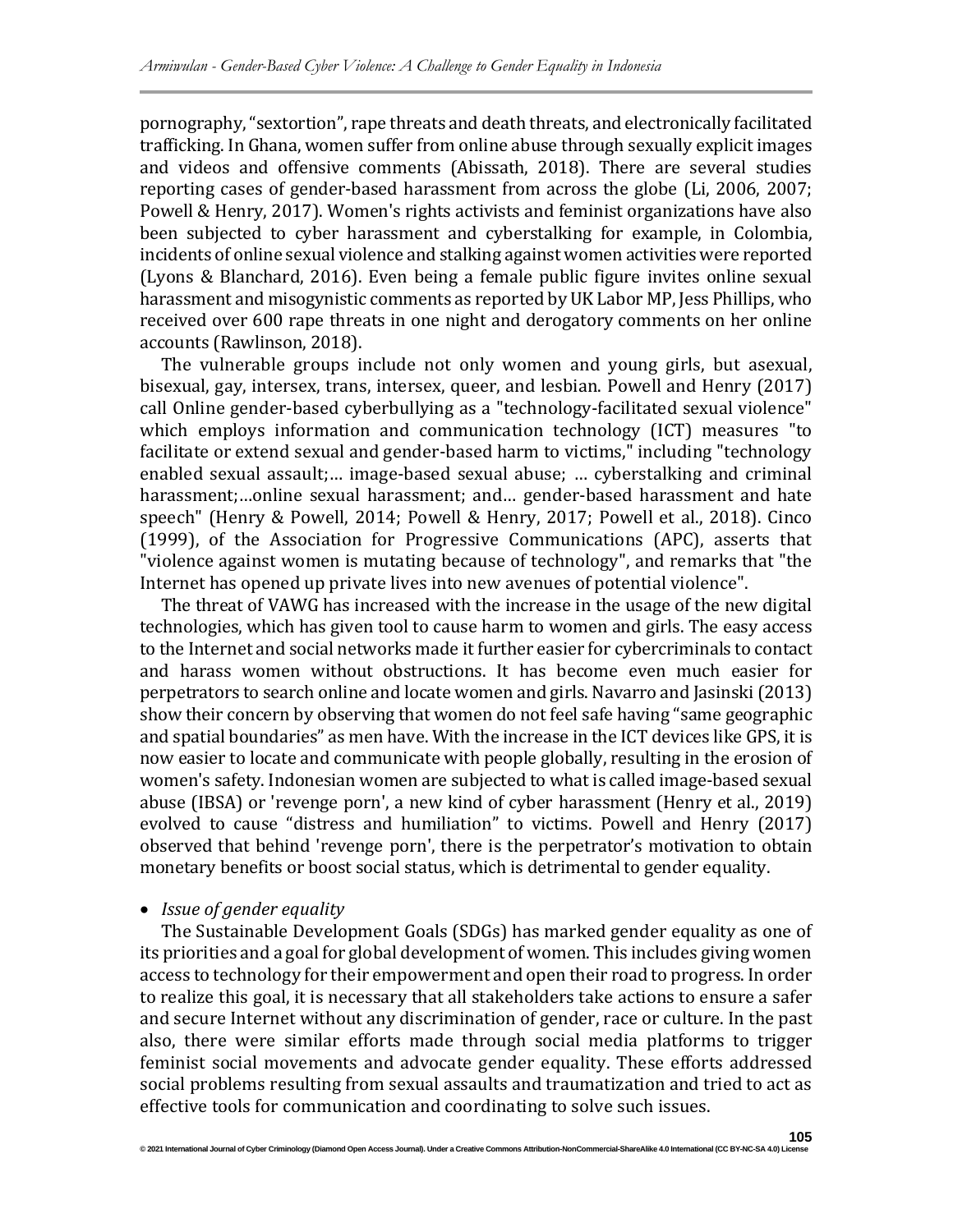

Recently, Anam et al. (2020) launched online activism measures to bring gender equality. Online activism is also known as digital activism that focuses on human rights issues (Monshipouri et al., 2016), or politics (Jati & Sunderland, 2018), or anticorruption (Zempi & Rahayu, 2019), and environmental protection (Anam et al., 2020). According to them, online activism has three categories: awareness, mobilization and reaction. First, awareness refers to public awareness towards a cause by the use of the internet and disseminating information across all information channels to mobilize a social reaction; second, mobilization can be executed by inviting people to take offline and online actions; third, reaction refers to activities taken up to stop or abolish violence.

In Indonesia, online or digital activism focuses on anti-violence movement against gender discrimination or violence against women, making use of YouTube (Maryani & Astari, 2018; Ratnasari et al., 2021). The United Nations Human Rights Council stated that the use of technology and online spaces should serve as a tool for accelerating the achievement of gender equality and the empowerment of women instead of a tool of subjugation, the perpetration of violence and silencing of women in all their diversity.

## • *Legislative measures to check gender-based violence*

A shift towards digital is a greater cause of concern as perpetrators of cyber violence make use of it indiscriminately and without any fear for legislation. Due to the absence of adequate legal measures, several nations have requested European Commission to come forward with legislative proposals on gender-based violence. It was demanded that many of their legislations should expand to cover online genderbased crimes or crimes committed with digital tools. European Commission and its Member States included gender-based violence in the list of euro-crimes in Article 83(1) of the Treaty on the Functioning of the European Union in order to have a solid legal basis for an effective and holistic directive to combat all types of violence against women and girls, both online and offline.

As a result, a few initiatives were taken to curb the problem of online gender-based violence. For instance, UNESCO and the Office of the United Nations High Commissioner for Human Rights issued several guidelines to the countries to end online gender-based violence. The Swedish International Development Cooperation Agency (SIDA) was the first organization to demand the need for regulations against online gender-based violence. The SIDA report serves as a source of information to further regulation process. It also noted the role of organizations such as the Women's Rights Programme of the Association of Progressive Communication in pushing for an increase in substantive policies regarding online gender-based violence. This report also points out the discrepancies between international regulations and state implementation.

## **Findings**

The Indonesian constitution explicitly guarantees gender equality which was ratified in 2000 in the International Convention on the Elimination of All Forms of Discrimination against Women (CEDAW). The Convention enacted a Presidential Instruction on Gender Mainstreaming (INPRES No.9/2000) making it mandatory for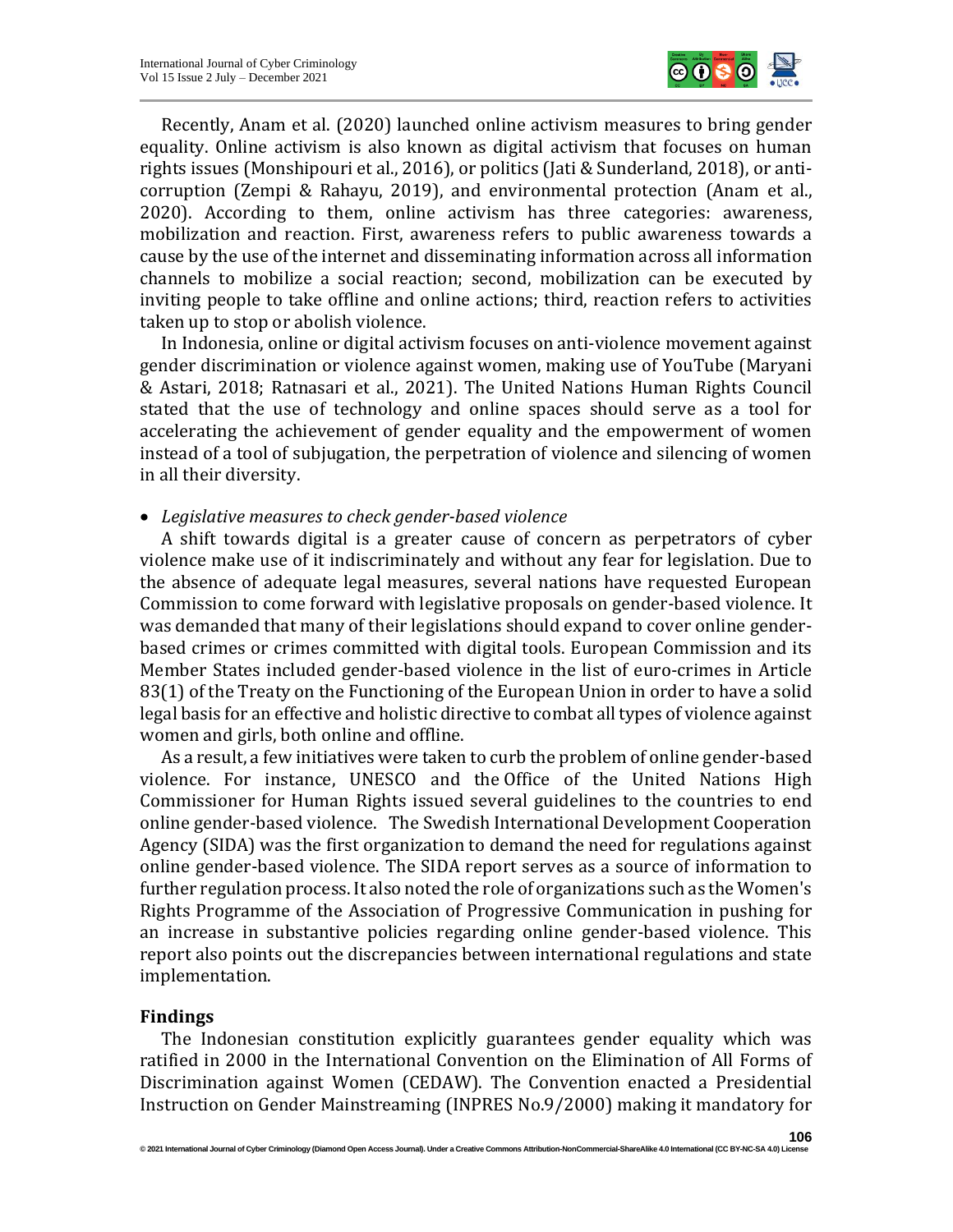all government ministries and agencies at national and local levels to prioritize gender mainstreaming in all development projects. The Ministry of Finance disseminated a document called Gender Equality and Diversity (GED) to all government units asking them to build GED taskforces to ensure effective implementation of gender mainstreaming. These taskforces should comprise high government officials who would be assigned the role of "Gender Champions" and its members to develop action plan for Gender Equality. A very good example of compliance of GED regulations was the step taken by the Indonesian Customs Department which devised a *Gender Equality Organizational Assessment Tool* (GEOAT) to assess whether the existing policies and procedures on gender equality adhered to the GED norms. They also devised an analytical tool called the *Gender Analysis Pathway* (GAP) to examine where improvement was needed to achieve gender equality.

Owing to these efforts, undoubtedly, it is evident that [Indonesia has initiated](https://twitter.com/intent/tweet?text=Indonesia+has+made+considerable+progress+toward+gender+equality+over+the+past+decade%2C+with+improved+rates+of+literacy%2C+school+enrollment%2C+and+employment%2C+as+well+as+policies+to+pave+the+way+for+a+more+gender-equitable+society.&url=https://blogs.worldbank.org/eastasiapacific/gender-and-education-indonesia-progress-more-work-be-done/?cid=SHR_BlogSiteTweetable_EN_EXT&via=WB_AsiaPacific)  [gender equality programs in the country. This is also reflected in improved rates of](https://twitter.com/intent/tweet?text=Indonesia+has+made+considerable+progress+toward+gender+equality+over+the+past+decade%2C+with+improved+rates+of+literacy%2C+school+enrollment%2C+and+employment%2C+as+well+as+policies+to+pave+the+way+for+a+more+gender-equitable+society.&url=https://blogs.worldbank.org/eastasiapacific/gender-and-education-indonesia-progress-more-work-be-done/?cid=SHR_BlogSiteTweetable_EN_EXT&via=WB_AsiaPacific)  [literacy, school enrollment, and employment, as well as such women empowerment](https://twitter.com/intent/tweet?text=Indonesia+has+made+considerable+progress+toward+gender+equality+over+the+past+decade%2C+with+improved+rates+of+literacy%2C+school+enrollment%2C+and+employment%2C+as+well+as+policies+to+pave+the+way+for+a+more+gender-equitable+society.&url=https://blogs.worldbank.org/eastasiapacific/gender-and-education-indonesia-progress-more-work-be-done/?cid=SHR_BlogSiteTweetable_EN_EXT&via=WB_AsiaPacific)  [policies that hint at a more gender-equitable society.](https://twitter.com/intent/tweet?text=Indonesia+has+made+considerable+progress+toward+gender+equality+over+the+past+decade%2C+with+improved+rates+of+literacy%2C+school+enrollment%2C+and+employment%2C+as+well+as+policies+to+pave+the+way+for+a+more+gender-equitable+society.&url=https://blogs.worldbank.org/eastasiapacific/gender-and-education-indonesia-progress-more-work-be-done/?cid=SHR_BlogSiteTweetable_EN_EXT&via=WB_AsiaPacific) In terms of curbing violence against women, particular online and cyberbullying, in 2008 anti-pornography laws were passed in the national parliament. These laws set to only protect the women and young girls for being subjected to be used as sex objects, it also defined protective mechanisms for the Indonesian lesbian, gay, bisexual and transgender (LGBT) community. These laws strengthened their progress towards gender equality.

During COIVD-19, National Commission on Violence Against Women (Komnas Perempuan) reported incidents of violence against women had increased, particularly because of too much exposure to Internet and ICT devices. Currently, the government is speculating to pass anti-sexual violence bill, keeping in view the SDG goals. Indonesia is 'moderately improving' its SDG metrics in terms of gender equality, however there is still a long way to go, both socially and politically. The country aims to attain its gender equality goals by 2030.

Responding to the global demand for taking action against gender based cyberbullying, the National Commission on Violence Against Women (Komnas Perempuan) also agreed to carry out research studies on online gender-based violence (KBGO). Their efforts succeeded in identifying acts of gender based cyber violence that occur during this digital era. The National Commission on Violence Against Women (Komnas Perempuan) was forced to declare cyber-violence as a growing trend against women in Indonesia. In its 2017 annual report, it highlighted various categories of cyber bullying like online defamation, malicious distribution, infringement of privacy, illegal content, hacking, cyber-harassment and cybergrooming. These categories not only marginalized the women as they became easy targets to be victimized, hinting at the growing inequality in the Indonesian society despite several successive attempts to bring gender equality.

The Indonesian law has paid scant attention to prevent online harassment; instead there are several loopholes and lapses that embolden the perpetrators to commit more crimes. As an example, the Indonesian Information and Electronic Law (UU ITE) protects alleged offenders by giving them the opportunity to report victims for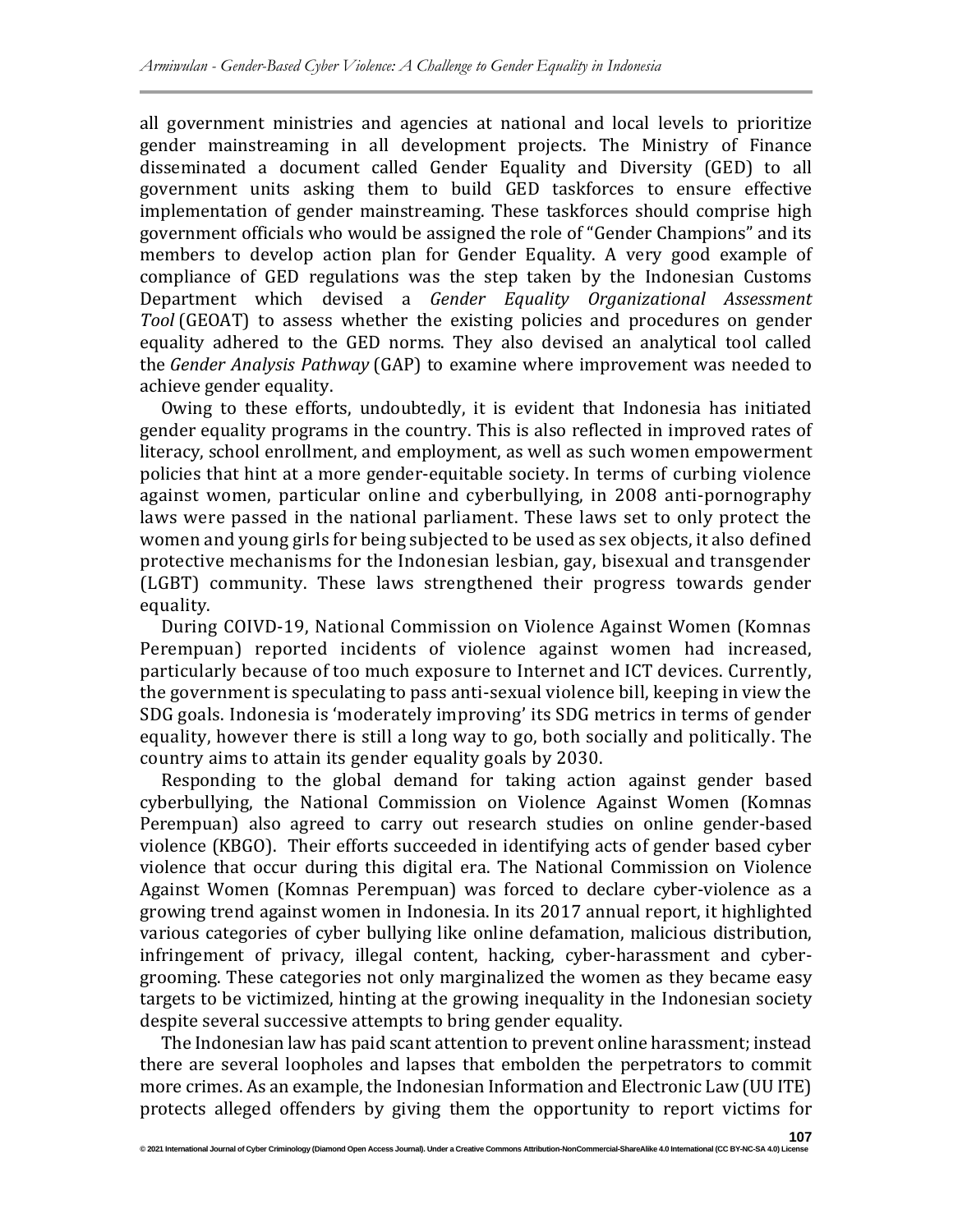

defamation. In this way, both victims and perpetrators are grouped together. The victims fail to assess the risks in revealing their identities and narrate their experiences not knowing that the Law itself could become a source for further defamation. Several NGOs and women activities organizations came forward to eliminate the UU ITE or to amend it.

## **Discussion**

Gender-based violence has undoubtedly been proven as a cause of gender inequality, which not only widen the gap between the genders in the socio-cultural roles, but also create a barrier to social and economic development. To quote the UN's 2030 Sustainable Development goals once again, Goal No 5 clearly states to achieve gender equality and empower women and girls (United Nations, 2015). To accomplish this, the UN stipulates two targets: Target one requires "to end all forms of discrimination against all women and girls everywhere" and Target two requires "to eliminate all forms of violence against all women and girls in the public and private sphere." In this way, the UN explicitly linked gender-based violence and gender inequality.

Several critics have felt to broaden the gender inequality issue by including the online gender-based abuse and cyber bullying (DeKeseredy et al., 2017; Harris, 2020). Harris (2020), for instance, raised the gender equality issue by openly alleging that abuse and physical violence against women (VAW) is a "typical" and "aberrant" male behavior, aiming at widening the gender inequality. Moreover, sexual harassment at work and in public places and physical assaults such as domestic violence, create an environment of gender inequality. By being subjected to threats for their rights and freedoms, women and girls lose their autonomy, dignity, and privacy and the equal opportunity to participate in socio-economic activities.

Many nations have enacted laws to sustain gender equality while there are social platforms to establish a sort of stage-wise, structural equality (Dragiewicz et al., 2018). These laws and social media platforms suggest changing user's attitude and behavior through education and cultural transformation, making them learn to systematically respond to online bullying and gradually return to a more acceptable and effective online communication between genders. These laws and platforms have also addressed GBV and other forms of cyberbullying in order to identify systemic inequality and design policies for enforcement (Kaye & ŠImonović, 2017).

## **Conclusion**

This study has demonstrated that women and girls experience various forms of gender based cyber violence and bullying with the motive to denigrate their selfrespect and demean their dignity, in other words, causing gender inequality. These gender-based cyber violence has socially, physically, psychologically and economically impacted women and girls which is also an infringement of the principles of equality.

The study forwarded a few recommendations. The Indonesian government should formulate policies for cyber violence against women and girls with the view to recognize the gender equality. Such strategies should be adopted that integrate gender-based cyber violence prevention measures with the rights to equality and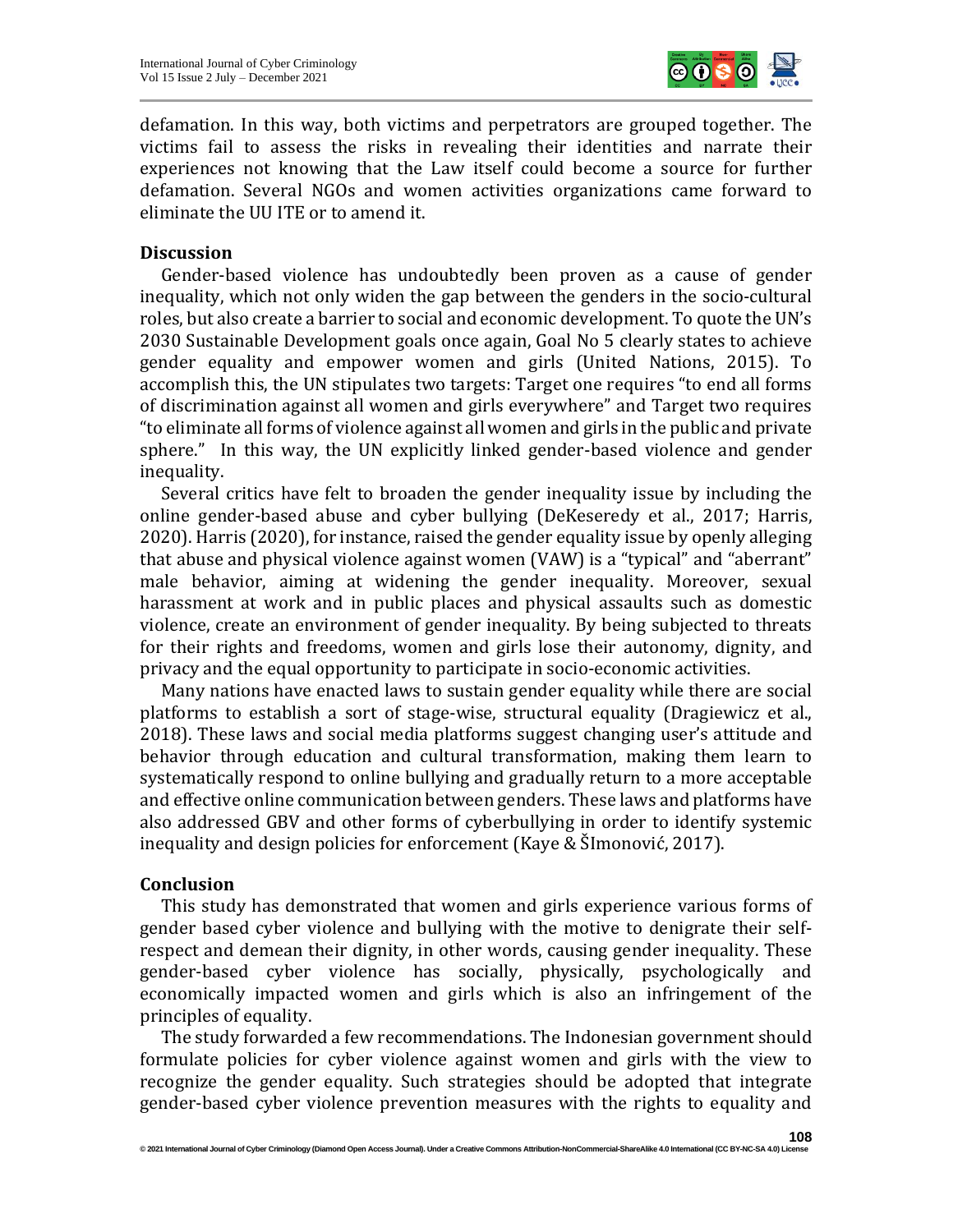right to freedom of expression irrespective of race, caste, gender and religion. Such civil society organizations should come forward with awareness campaigns to educate women and girls about gender-based cyber violence and their safety and privacy.

# **References**

- Abissath, M. (2018). *Operation Vanguard: A timely saviour of our environment*. [http://www.ghana.gov.gh/index.php/media-center/features/3966-operation](http://www.ghana.gov.gh/index.php/media-center/features/3966-operation-vanguard-a-timely-saviour-of-our-environment)[vanguard-a-timely-saviour-of-our-environment](http://www.ghana.gov.gh/index.php/media-center/features/3966-operation-vanguard-a-timely-saviour-of-our-environment)
- Amnesty International. (2018). *Toxic Twitter: a Toxic Place for Women*. [https://www.amnesty.org/en/latest/research/2018/03/online-violence](https://www.amnesty.org/en/latest/research/2018/03/online-violence-against-women-chapter-1/)[against-women-chapter-1/](https://www.amnesty.org/en/latest/research/2018/03/online-violence-against-women-chapter-1/)
- Anam, K., Kolopaking, L. M., & Kinseng, R. A. (2020). The Effectiveness of Social Media Usage within Social Movement to Reject the Reclamation of the Jakarta Bay, Indonesia. *Sodality: Jurnal Sosiologi Pedesaan, 8*(1), 64-81. <https://doi.org/10.22500/8202028955>
- Beran, T., & Li, Q. (2005). Cyber-harassment: A study of a new method for an old behavior. *Journal of educational computing research, 32*(3), 265-277. <https://doi.org/10.2190%2F8YQM-B04H-PG4D-BLLH>
- Calvete, E., Orue, I., Estévez, A., Villardón, L., & Padilla, P. (2010). Cyberbullying in adolescents: Modalities and aggressors' profile. *Computers in Human Behavior, 26*(5), 1128-1135.<https://doi.org/10.1016/j.chb.2010.03.017>
- Cinco, C. (1999). *Asian Women's Resource Exchange*. AWORC*.* <http://www.aworc.org/workspace/proposals/unifem/unifem1.html>
- Davis, N., & Schmidt, C. (2016). Cyberbullying and cyber abuse intervention: The three-tiered model for schools. *Journal of Creativity in Mental Health, 11*(3-4), 366- 377.<https://doi.org/10.1080/15401383.2016.1238792>
- DeKeseredy, W. S., Dragiewicz, M., & Schwartz, M. D. (2017). *Abusive Endings: Separation and Divorce Violence against Women*. University of California Press. <https://doi.org/10.1525/9780520961159>
- Dragiewicz, M., Burgess, J., Matamoros-Fernández, A., Salter, M., Suzor, N. P., Woodlock, D., & Harris, B. (2018). Technology facilitated coercive control: Domestic violence and the competing roles of digital media platforms. *Feminist Media Studies, 18*(4), 609-625. <https://doi.org/10.1080/14680777.2018.1447341>
- Dunn, S. (2020). *Technology-Facilitated Gender-Based Violence: An Overview*. Centre for International Governance Innovation.<https://apo.org.au/node/309987>
- Fanti, K. A., Demetriou, A. G., & Hawa, V. V. (2012). A longitudinal study of cyberbullying: Examining riskand protective factors. *European Journal of Developmental Psychology, 9*(2), 168-181[. https://doi.org/10.1080/17405629.2011.643169](https://doi.org/10.1080/17405629.2011.643169)
- Harris, B. A. (2020). Technology and Violence Against Women. In S. Walklate, K. Fitz-Gibbon, J. Maher, & J. McCulloch (Eds.), *The Emerald Handbook of Feminism, Criminology and Social Change* (pp. 317-336). Emerald Publishing Limited. <https://doi.org/10.1108/978-1-78769-955-720201026>
- Henry, N., Flynn, A., & Powell, A. (2019). Image-based sexual abuse: Victims and perpetrators. *Trends and Issues in Crime and Criminal Justice,* (572), 1-19. <https://search.informit.org/doi/abs/10.3316/INFORMIT.336740761394777>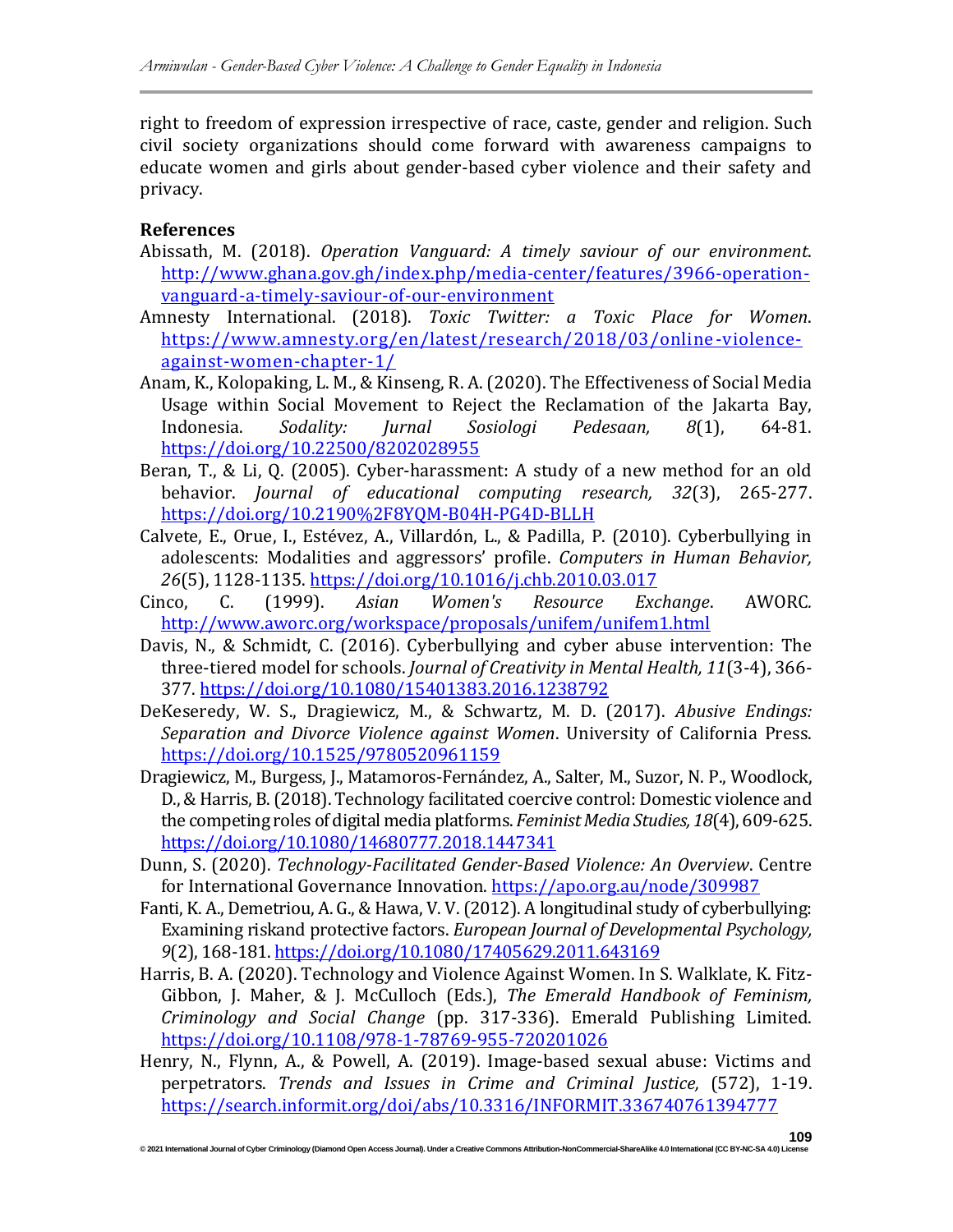

- Henry, N., & Powell, A. (2014). *Preventing sexual violence: Interdisciplinary approaches to overcoming a rape culture*. Springer[. https://doi.org/10.1057/9781137356192](https://doi.org/10.1057/9781137356192)
- Hinson, L., Mueller, J., O'Brien-Milne, L., & Wandera, N. (2018). *Technology-facilitated genderbasedviolence: What is it, and how do we measure it?*Washington D.C., International Center for Research on Women[. http://hdl.handle.net/20.500.11990/1224](http://hdl.handle.net/20.500.11990/1224)
- Jati, I., & Sunderland, E. (2018). Playing with Words: The Securitization Construction of "Refugee" in ASEAN Politics. *Jurnal Hubungan Internasional, 6*(2), 233-240. <https://doi.org/10.18196/hi.62119>
- Kaye, D., & ŠImonović, D. (2017). *UN experts urge States and companies to address online gender-based abuse but warn against censorship*. United Nations Human Rights Office of the High Commissioner*.* [https://www.ohchr.org/en/press-releases/2017/03/un](https://www.ohchr.org/en/press-releases/2017/03/un-experts-urge-states-and-companies-address-online-gender-based-abuse-warn)[experts-urge-states-and-companies-address-online-gender-based-abuse-warn](https://www.ohchr.org/en/press-releases/2017/03/un-experts-urge-states-and-companies-address-online-gender-based-abuse-warn)
- Kowalski, R. M., & Limber, S. P. (2007). Electronic bullying among middle school students. *Journal of adolescent health, 41*(6), S22-S30[. https://doi.org/10.1016/j.jadohealth.2007.08.017](https://doi.org/10.1016/j.jadohealth.2007.08.017)
- Lewis, R., Rowe, M., & Wiper, C. (2017). Online abuse of feminists as an emerging form of violence against women and girls. *British journal of criminology, 57*(6), 1462- 1481.<https://doi.org/10.1093/bjc/azw073>
- Li, Q. (2006). Cyberbullying in schools: A research of gender differences. *School psychology international, 27*(2), 157-170[. https://doi.org/10.1177%2F0143034306064547](https://doi.org/10.1177%2F0143034306064547)
- Li, Q. (2007). New bottle but old wine: A research of cyberbullying in schools. *Computers in human behavior, 23*(4), 1777-1791.<https://doi.org/10.1016/j.chb.2005.10.005>
- Livingstone, S., Stoilova, M., & Kelly291, A. (2016). Cyberbullying: incidence, trends and consequences. In *Ending the torment: Tackling bullying from the schoolyard to cyberspace* (pp. 115-120). United Nations[. http://eprints.lse.ac.uk/id/eprint/68079](http://eprints.lse.ac.uk/id/eprint/68079)
- Lyons, M., & Blanchard, A. (2016). "I could see, in the depth of his eyes, my own beauty reflected": Women's assortative preference for narcissistic, but not for Machiavellian or psychopathic male faces. *Personality and individual differences, 97*, 40-44.<https://doi.org/10.1016/j.paid.2016.03.025>
- Maryani, E., & Astari, S. (2018). Celebrities in Digital Activism About Violence Against Women on YouTube. *Journal of Communication Management, 3*(1), 1-17.
- Monshipouri, M., Whooley, J., & Ibrahim, D. A. (2016). Activism, the Internet,and the struggle for humanrights: Youth movements inTunisia andEgypt. In M. Monshipouri (Ed.), *Information Politics, Protests, and Human Rights in the Digital Age* (pp. 73-98). Cambridge University Press[. https://doi.org/10.1017/CBO9781316493120.005](https://doi.org/10.1017/CBO9781316493120.005)
- Moriarty, L. J., & Freiberger, K. (2008). Cyberstalking: Utilizing newspaper accounts to establish victimization patterns. *Victims and Offenders, 3*(2-3), 131-141. <https://doi.org/10.1080/15564880801938169>
- Navarro, J. N., & Jasinski, J. L. (2012). Going cyber: Using routine activities theory to predict cyberbullying experiences. *Sociological Spectrum, 32*(1), 81-94. <https://doi.org/10.1080/02732173.2012.628560>
- Navarro, J. N., & Jasinski, J. L. (2013). Why girls? Using routine activities theory to predict cyberbullying experiences between girls and boys. *Women & Criminal Justice, 23*(4), 286-303.<https://doi.org/10.1080/08974454.2013.784225>
- OHCHR. (2018). *Report of the Special Rapporteur on violence against women, its causes and consequences on online violence against women and girls from a human rights perspective*. <https://www.ohchr.org/EN/Issues/Women/SRWomen/Pages/SRWomenIndex.aspx>